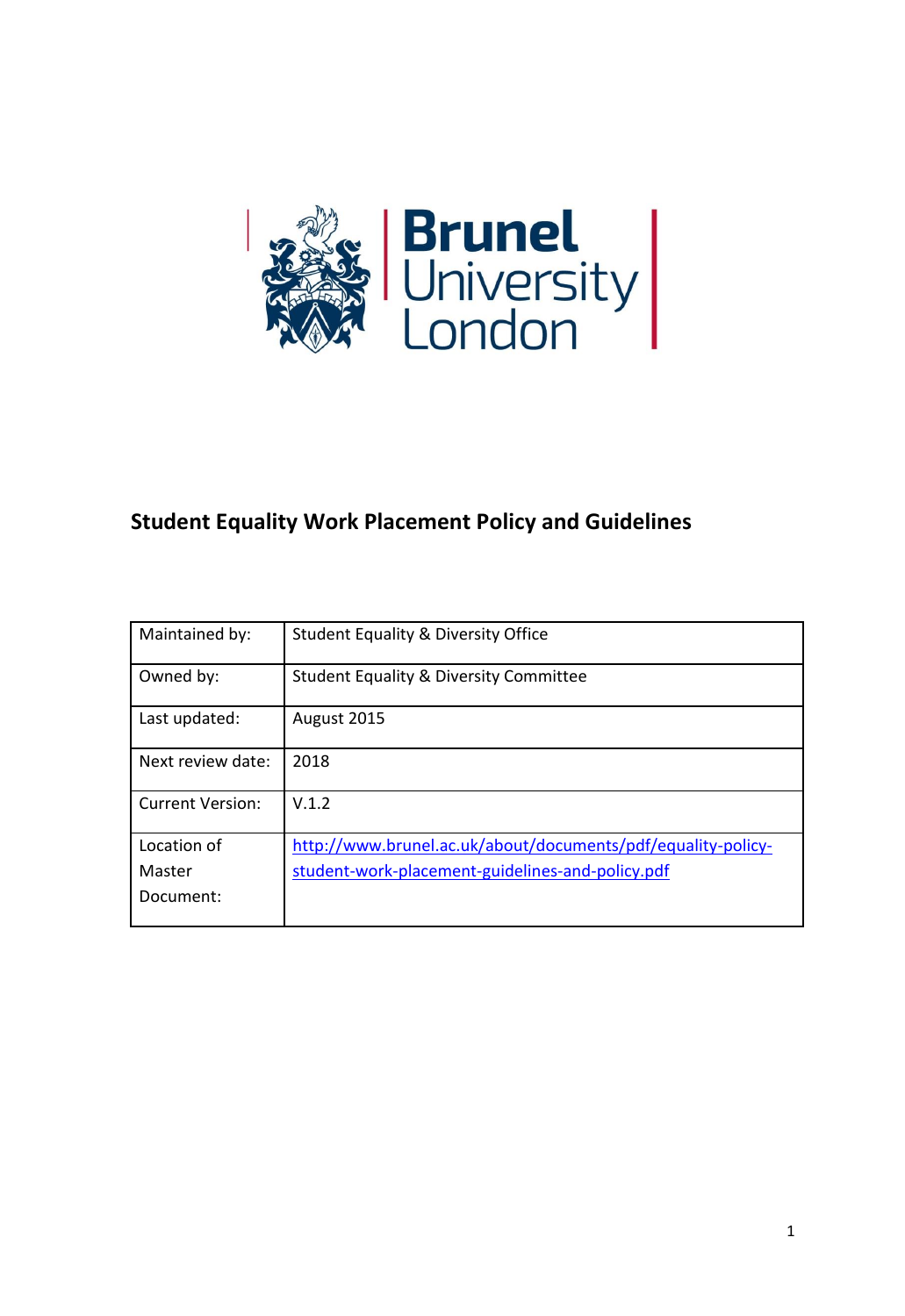# **Student Equality Work Placement Policy and Guidelines**

# **Student Work Placement Guidelines**

# **Aim**

The purpose of this document is to outline the guidelines and expectations for the proper operation of the Student Equality Work Placement Policy.

# **Responsibilities**

The proper operation of the Student Equality Work Placement Policy is the responsibility of the relevant Head of Department, who will act as the gatekeeper of the policy. Heads of Department should ensure that all staff, particularly those involved with the placement process, are aware of and follow this policy.

Heads of Department may delegate their responsibility under this policy to a member of staff. Where such responsibility is delegated, all staff within the department should be informed of the identity of the individual responsible for the policy.

The nominated person will then act as the gatekeeper for the policy and should ensure their familiarity and full understanding of this policy, its content and in particular, their responsibility under the law.

In addition, the individual should ensure that students undertaking a placement as part of their programmes of study and the organisations providing such placements are aware of this policy, its content and their responsibility under the law. For sandwich placement providers, the Professional Development Centre will be responsible for ensuring organisations are aware of this policy.

Guidance and additional support on any matter relating to the policy may be sought from the Student Equality and Diversity Manager.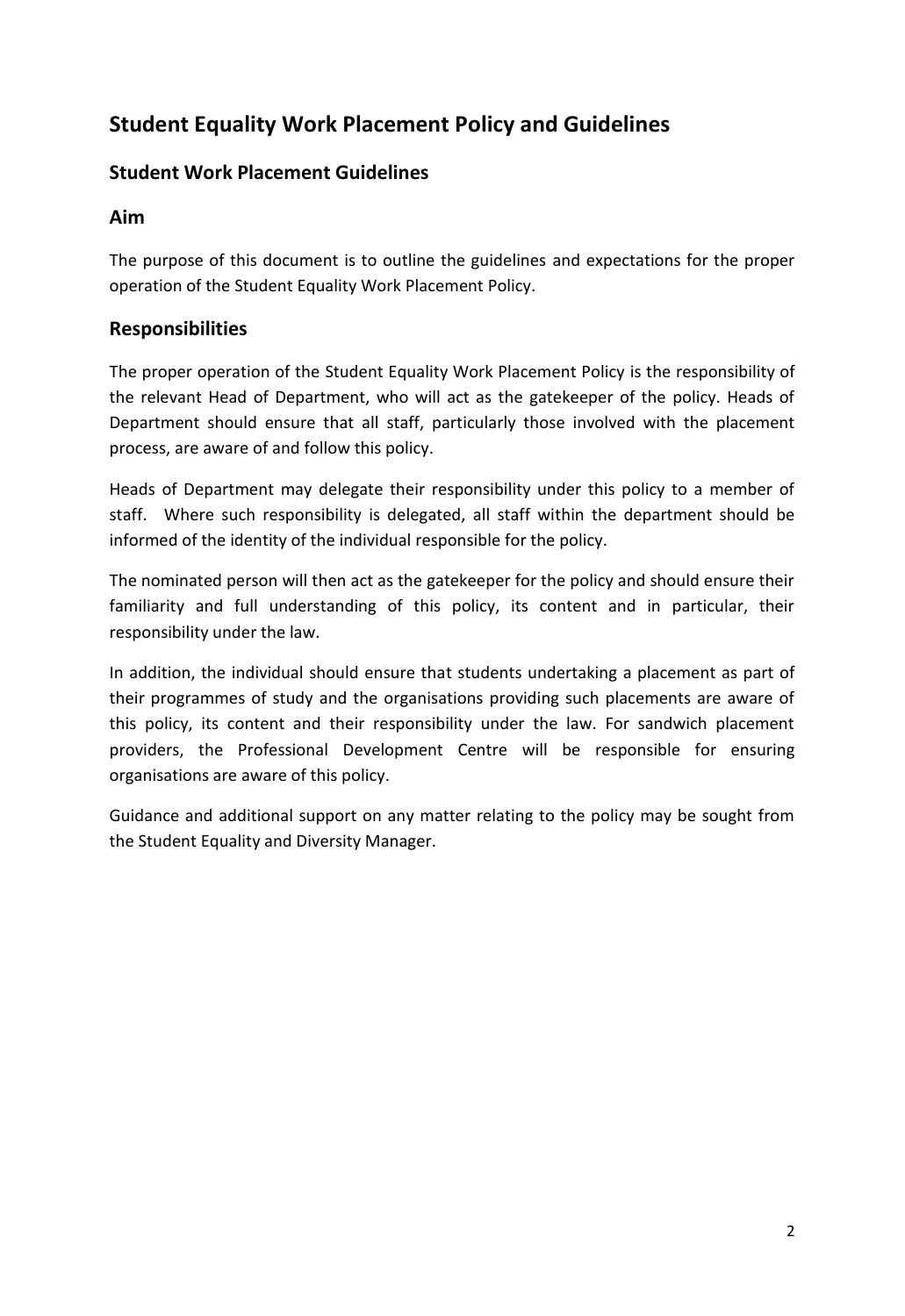# **Student Work Placement Policy**

This policy has been informed by the following external reference points;

- **-** Equality Act 2010
- **-** UK Quality Code for Higher Education, Part B4
- **-** Providing Work Placements for Disabled Students: A good practice guide for further and higher education institutions, Department for Education and Skills

This document applies to all types of placements undertaken as part of a student's programme of study at Brunel University London. It should be read in conjunction with the University's 'Equality and Diversity Statement', the 'Anti-Harassment Statement' and the University's and individual College/Department's policies relating to student placements including, but not be limited to, the 'Health and Safety Policy: Student Work Placement within the UK', the 'Guidance for Placement Providers', 'Work Placement Code of Practice' and the 'Placement Learning Policy: Degrees with Placement Year' as well as the relevant parts of Senate Regulation 2 (SR2. 42-45 (2014)) (for students registered in or after September 2009) and Senate Regulation 2 (SR2. 27-36 (pre-2009)) for students registered before 2009.

This policy aims to set out clear roles and responsibilities for Brunel University London, Brunel's students and placement providers. It outlines equality related legal implications for all the parties, which may arise from placement activities. Equality legislation covers issues relating to disability including ill- health, religion and / or belief, gender reassignment, sex, race, pregnancy and maternity, age and sexual orientation.

The relevant Head of Department shall be responsible for the proper operation of this policy and should ensure that all staff, particularly those involved with the placement process, are aware of and follow this policy. Guidance or additional support on any matter relating to this policy may be sought from the Student Equality and Diversity Manager.

# **1. Parties Concerned**

#### **1.1 Brunel University London**

Brunel University London has a contractual relationship with its students and as such, programmes provided by the University may require that placements are undertaken as part of a student's study. In this regard, the University has a duty of care to each student on placement.

#### **1.2 Placement Providers**

Work placement providers have a duty as employers under the Equality Act 2010 towards students on placements, irrespective of the student's paid or unpaid status and should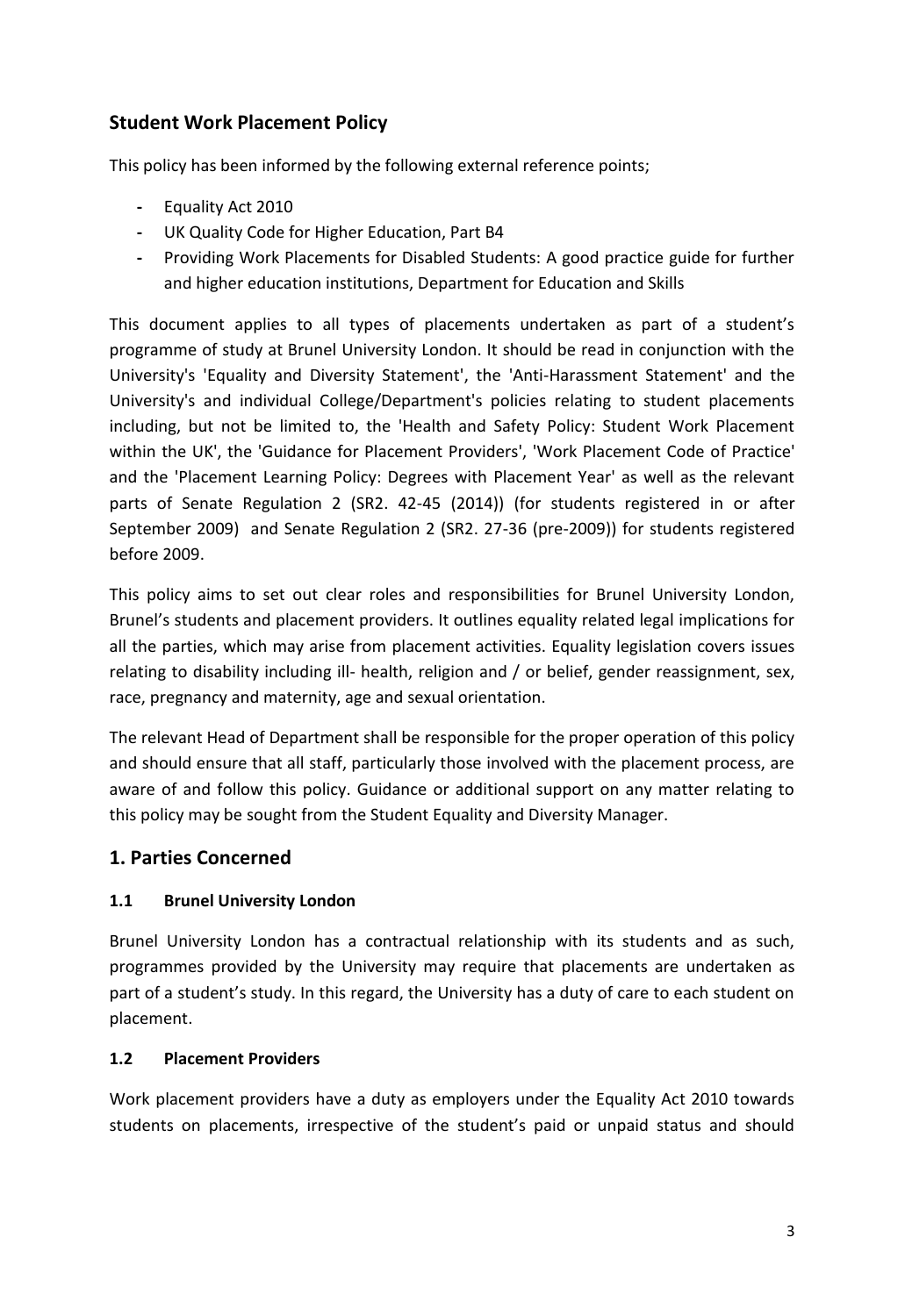ensure that placement students are given the same support as other employees of the organisation.

## **1.3 Students**

Students on placements will be seen as employees of placement providers for the duration of their placement. Such students will have the same rights and obligations as the placement providers' employees under the Equality Act 2010, irrespective of the student's paid or unpaid status.

It is important that students understand that when on placement, they are a representative of the University and must not bring the University into disrepute through actions which may contravene the Equality Act 2010.

Whilst on placement, students are answerable both to the University and their placement provider.

# **2. Roles and Responsibilities**

### **2.1 Induction**

#### **2.2 Brunel University London**

In order to prepare students for their placement and as part of the placement induction process, the University will provide students with an appropriate 'Equality At Work' briefing and / or training. Such training and / or briefing should contain equality related issues in the work environment. It should also include, but not be limited to, issues relating to race, disability, medical condition, gender, religion and / or belief, age and sexual orientation.

#### **2.3 Placement Providers**

Placement providers as part of the placement induction should provide the appropriate training and / or briefing on the organisation's policies and procedures relating to equality and diversity. Such training and / or briefing should contain equality related issues in the work environment. It should also include, but not be limited to, issues relating to race, disability, medical condition, gender, religion and / or belief, age and sexual orientation.

#### **2.4 Students**

Students must attend or undertake all pre-placement and on-placement training and / or briefings required by the University and their placement providers.

# **3. Harassment, Bullying and Discrimination**

# **3.1 Brunel University London**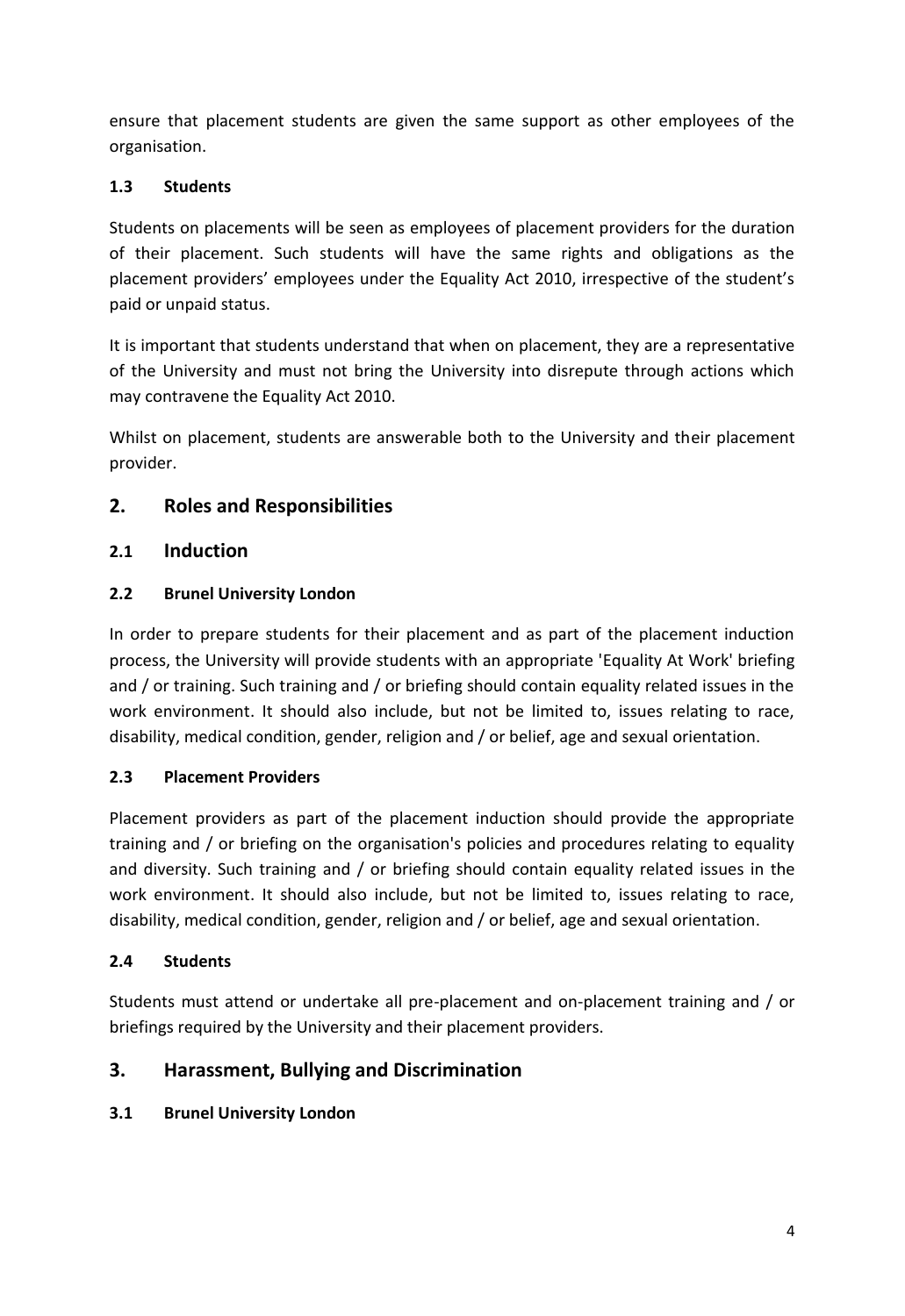Equality legislation obliges the University to take care to ensure that students sent on placement are not exposed to bullying, harassment and / or discrimination. Although the University cannot be expected to anticipate particular incidences of bullying, harassment and / or discrimination, it has a statutory duty to respond efficiently and properly to any complaint made by a student that he/she is suffering harassment, bullying and /or discrimination on their placement. In such instances, the student's Placement Tutor or an appropriate person identified by the relevant Head of Department will support such a student in this matter and, where necessary, may liaise with the placement provider to ensure that the situation is resolved promptly in accordance with such placement provider's policy.

The University should also take care not to place students with placement providers where it is reasonably believed that harassment, bullying and /or discrimination is likely to occur.

Investigating allegations of bullying, harassment and / or discrimination during placement is primarily the responsibility of the placement provider. However, in instances where such responsibility is not fully undertaken by the placement provider, the University may seek to negotiate a satisfactory outcome.

In the event that the issue cannot be satisfactorily resolved, the relevant Head of Department or their representative may terminate the placement. Advice or additional support on this matter may be sought from the Student Equality and Diversity Manager.

Any reported allegations of bullying, harassment and discrimination on the part of the student whilst on placement may be investigated and may lead to disciplinary or suitability processes being invoked by the University.

#### **3.2 Placement Providers**

Any unacceptable behaviour directed towards a student whilst on placement should be dealt with by the placement provider, in line with its policies. Therefore in the event that a student reports an incident of bullying, harassment and / or discrimination to the placement provider, the placement provider must investigate the allegation in accordance with its antiharassment and anti-discrimination policy.

Any unacceptable behaviour by a student during placement must be reported to the University. This does not remove the placement provider's right to use its policies to deal with any unacceptable behaviour by a student.

#### **3.3 Students**

Students must report any issues of bullying, harassment and discrimination to the placement provider in the first instance. The student may also inform the University, by reporting the issue to his or her Placement Tutor. In such instances the University may be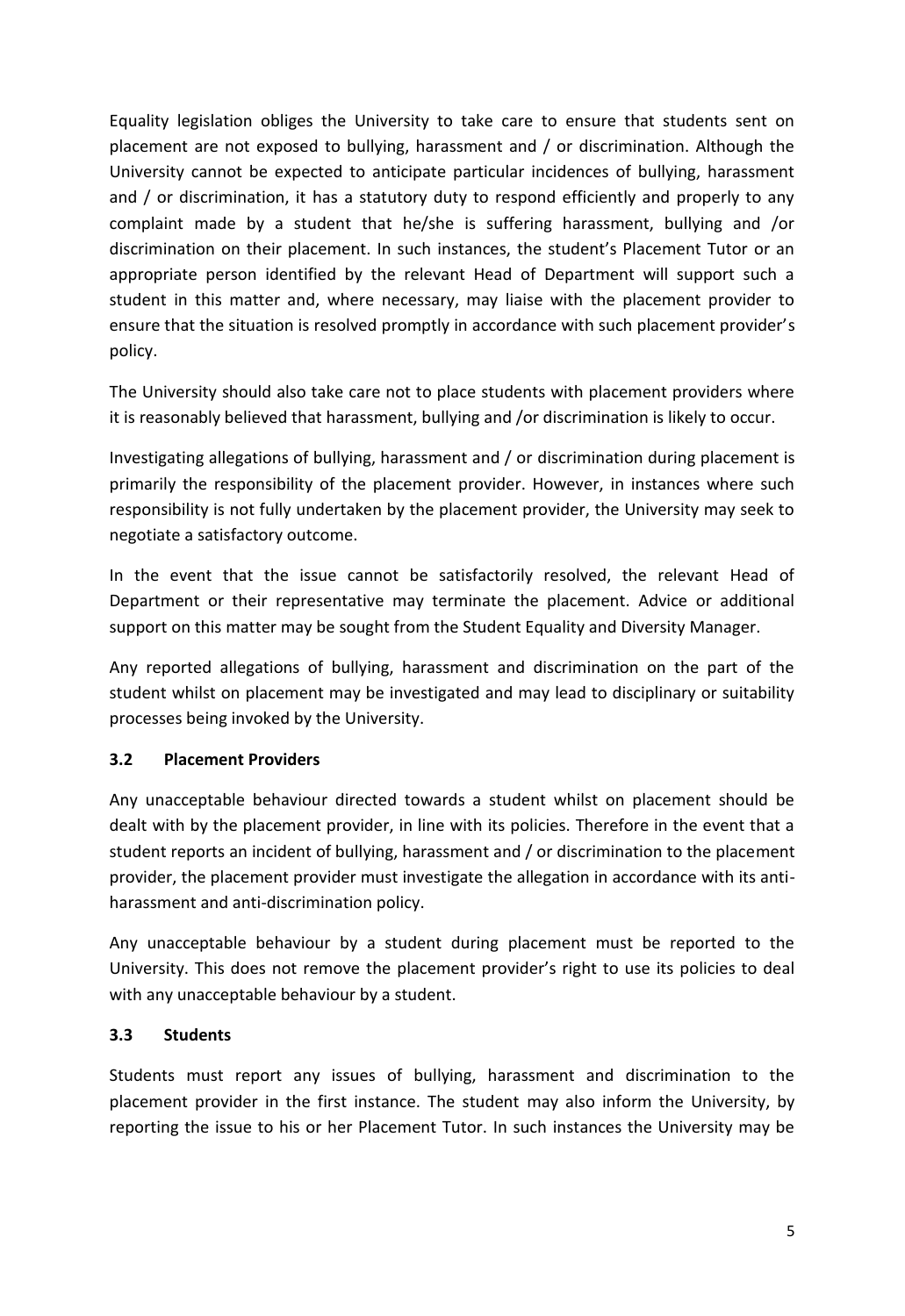able to provide additional support. These may include but not be limited to, Conflict Coaching and Counselling.

When on placement, the University expects students to value diversity and promote equality by adopting the policies and practices of their placement providers and to abide by the requirement of the Equality Act 2010 with regard to bullying, harassment, and / or discrimination.

Students must be made aware that any reported allegation of bullying, harassment and discrimination by a student during placement may be investigated by the University and may lead to disciplinary or suitability procedures being invoked by the University.

# **4. Equality Matters**

### **4.1 Brunel University London**

In line with the Equality Act 2010, the University will endeavour not to place any student with a protected characteristic in a placement which will put such a student at an unlawful disadvantage when compared to others without a protected characteristic.

The University will ensure that, wherever possible and relevant, disabled students will have equal access to placement opportunities.

Where placements are a formal requirement or standard component of the programme the University will consider ways of ensuring that the relevant specified learning opportunities are available to disabled students and those with other relevant protected characteristics. These may include the following:

i. Seeking placements in accessible contexts and providing specialist guidance on placement opportunities;

ii. Assist with the provision of alternative experiences where comparable opportunities are available which satisfy the relevant learning outcomes;

iii. Providing support before, during and after placements that takes account of the needs of such a student. For example, such a need may arise from the fact that the student has a disability or that the student is pregnant.

Where a placement is an optional element of the programme the University will consider making similar arrangements to support equal access for disabled students and for those students who may require additional adjustment under the Equality Act 2010.

Hence, where necessary the University will work with placement providers to make reasonable adjustment for disabled students and for those students who may require additional adjustment under the Equality Act 2010.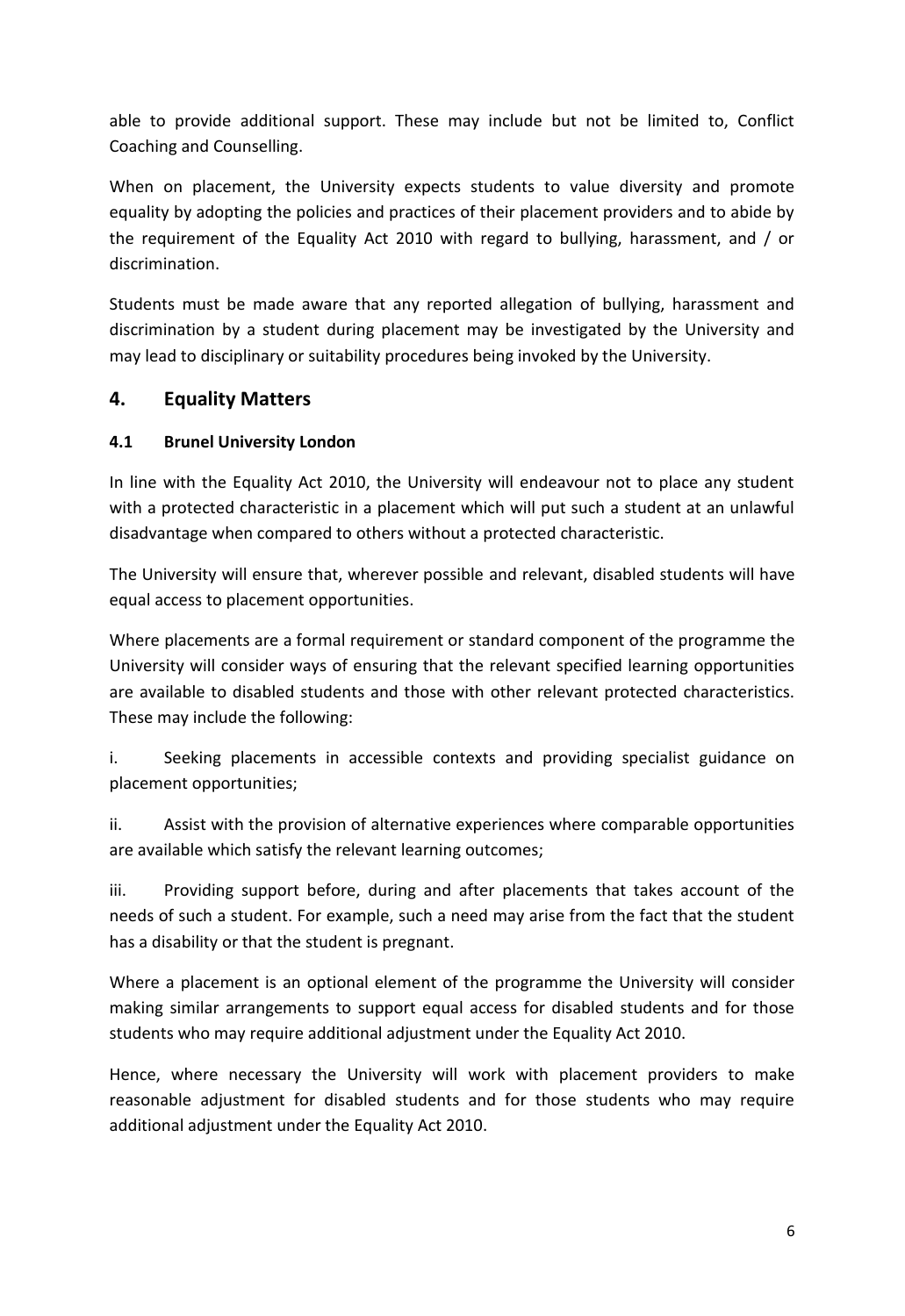Where the University is aware of a student's disability such a student will be given advice on the different funding streams available to support their learning while on placement, for example, Access to Work and the Disabled Students Allowance.

As part of the placement approval process, the University will require placement providers to complete and return the Health and Safety checklist. The University will not be able to approve a placement or allow a student to commence their placement if the Health and Safety checklist is not completed and returned by the placement provider.

# **4.2 Placement Providers**

In the event that a student on placement declares to the placement provider a condition which requires additional support in the workplace, such as disability or a need for flexible working, the placement provider will arrange such necessary support in line with the requirements of the Equality Act 2010. In such an instance, and with such student's permission, additional support and advice may be sought from the University.

As part of the placement approval process, placement providers must complete and return the Health and Safety checklist to the University before the start of any placement. The University will not be able to approve a placement or allow a student to commence their placement if the Health and Safety checklist is not completed and returned by the placement provider.

#### **4.3 Students**

Students should inform their placement providers without undue delay of any issues relating to such student's disability including ill-health, as well as issues relating to pregnancy, childcare matters or any equality matters which may arise or pre-exist.

It is the student's responsibility to inform their placement provider of any issues relating to disability including ill-health, as well as issues relating to pregnancy, childcare matters or any equality matters which may arise.

It is advisable that students discuss such issues with the University before they go on placement and where appropriate the University, together with the student, will discuss relevant adjustments with the placement provider.

# **5. Confidentiality**

# **5.1 Brunel University London**

Confidentiality issues may arise for the University in situations where the University is aware of information about a particular student or can reasonably be expected to be aware of information about a particular student, which might be relevant to risk on the placement.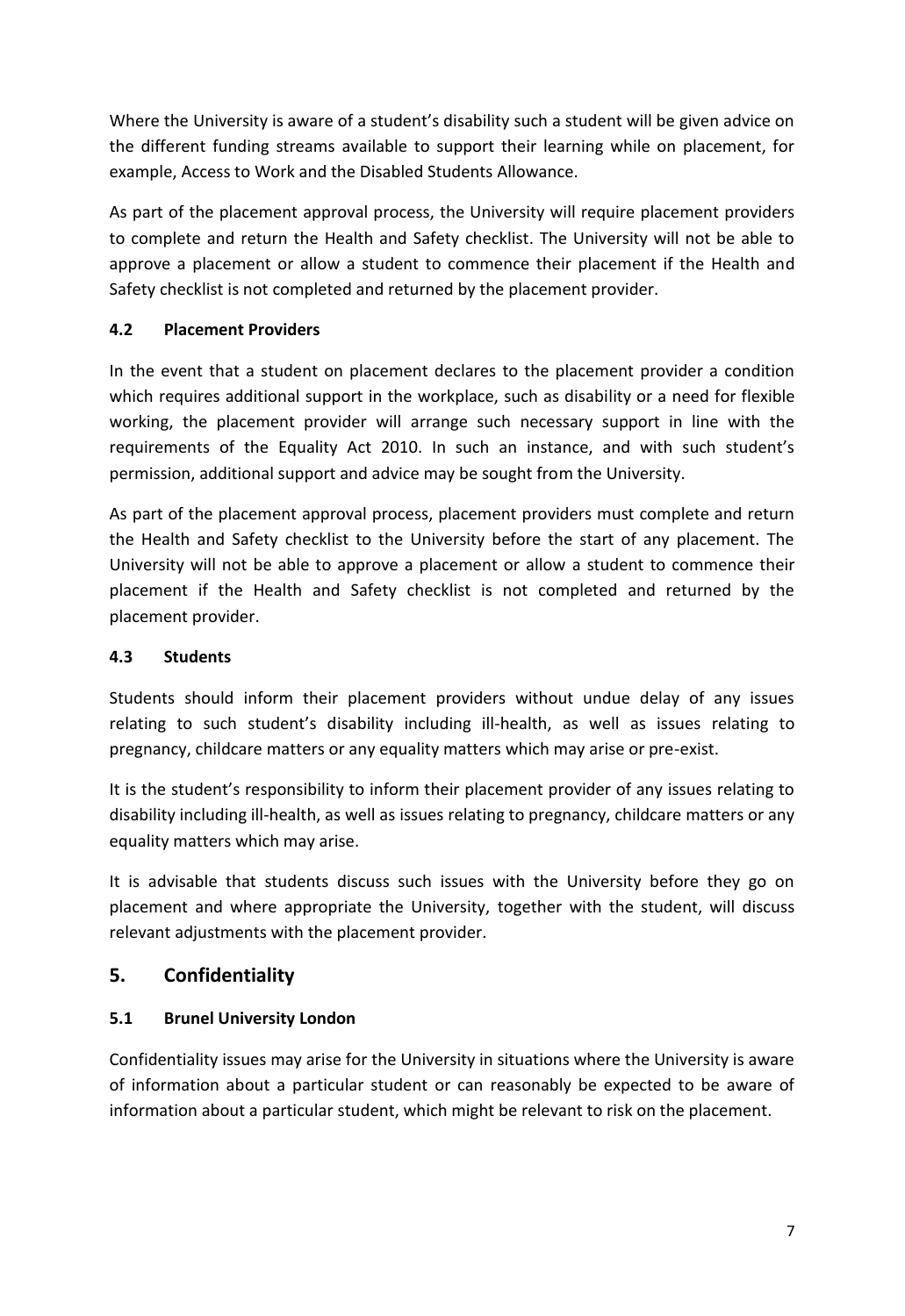This is an extremely complex area and would need to be considered on an individual basis, with variables including the precise circumstances of the placement and the way in which the confidential information regarding the student has been received by the University.

Confidentiality and disclosure issues are particularly relevant for students with disabilities but not limited to such students. The use and transfer of information about students is restricted by the Data Protection Act 1998. The University should seek a student's permission before passing on any information necessary for making reasonable adjustments or any other arrangements which may include flexible working arrangements for such a student.

Students should be informed of how the information they disclose will be used and the University must ensure appropriate procedures are in place to keep personal information confidential.

Should a disabled student request complete confidentiality under the DDA Part IV, then even for the purposes of making reasonable adjustments, the information should not be passed on. This may result in a lesser adjustment, or no adjustment being made.

The DDA Part IV does not, however, override Health and Safety legislation, or remove the duty which the University has to protect students, employees and placement providers in relation to student placements. There may be exceptional circumstances in which the University comes under a duty to disclose information to third parties such as placement providers, even against a student's expressed desire for confidentiality. In such an instance, the student should be informed that for Health and Safety reasons, confidentiality would be breached. Relevant members of staff should consult with the University's Information Access Officer before disclosing personal information to a third party.

#### **5.2 Placement Providers**

In order to facilitate and administer placements, a student's personal data may need to be disclosed by the placement provider to a third party. Placement providers should ensure that the DPA requirements are satisfied. Students must be informed of the fact that a disclosure will take place and explicit consent to disclosure must be given by such students (particularly in relation to sensitive personal data relating to matters such as health, disability, racial/ethnic origin or criminal records).

#### **5.3 Students**

Disabled students, who request complete confidentiality under the DDA Part IV request, should be aware that it may result in a lesser adjustment, or no adjustment being made during their placements.

It is also important for such students to note that the DDA Part IV does not override Health and Safety legislation, or remove the duty which the University has to protect students,